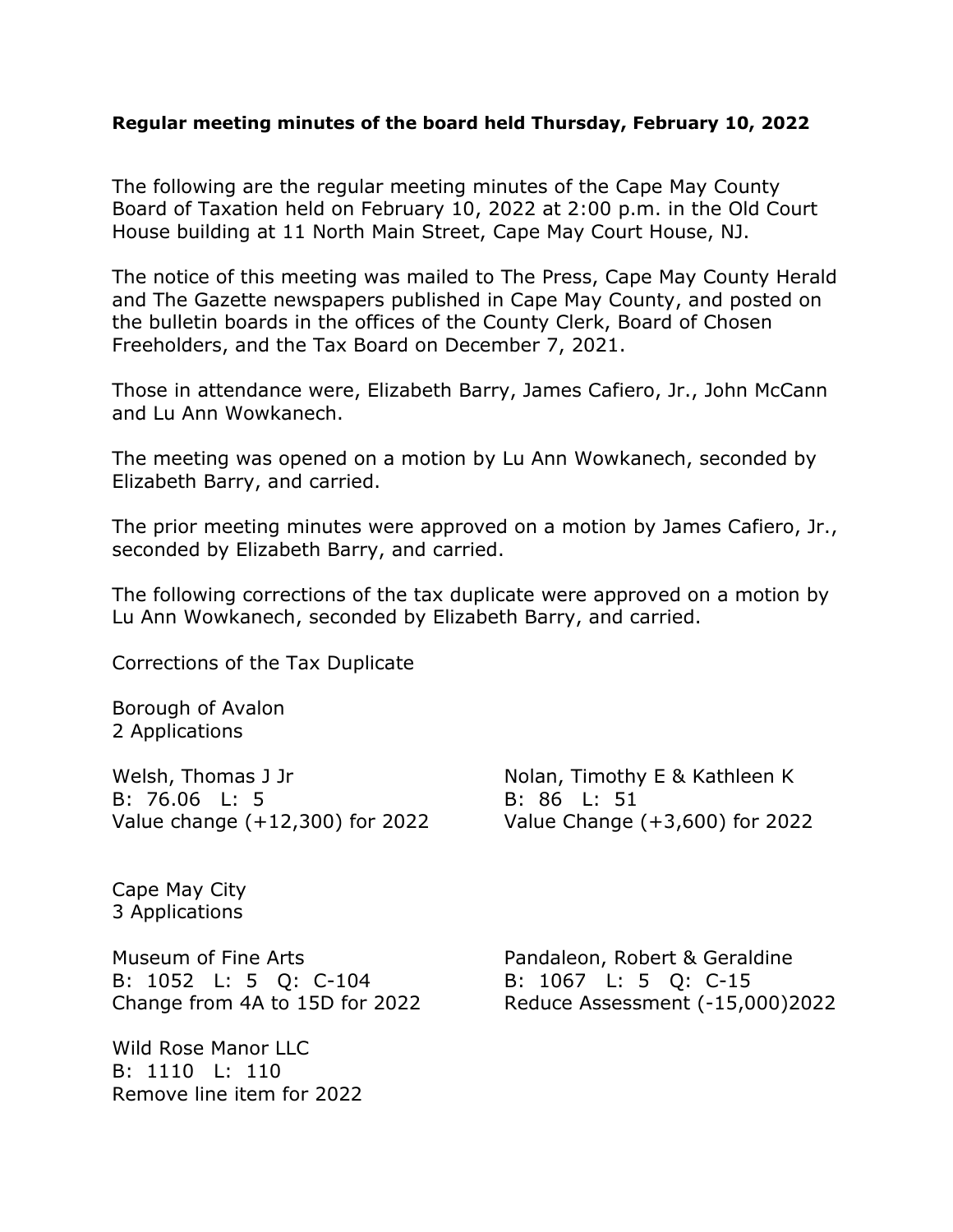Dennis Township 1 Application

Harris, Deannea B: 63 L: 15 Remove line item for 2022- Should be B:62 L:13

Lower Township 4 Applications

Kelly, George **Paulus**, Marcia B: 280 L: 8 B: 352.02 L: 1 From Class 2 to 15F for 2022 From Class 2 to 15F for 2022

Heathcote, Patricia Swider, Thomas

Middle Township 1 Application

Palmer, Ty B: 63 L: 1 From Class 2 to 15F for 2022

Ocean City 7 Applications

Duffy, Brian J RJGVB LLC B: 1310 L: 11 B: 1310 L: 12 Value Change (+3,500) for 2022 Value Change (-1,300) for 2022

Bechta, Matthew & Bernadette Miller, Jason R & Lauren E B: 1914 L: 21 B: 3205 L: 19 Q: C2 Value Change (+170) for 2022 Delete Line Item for 2022

B: 3502 L: 19 Q: C2 B: 4101 L: 10 Q: C1

B: 742.01 L: 18.09 B: 823.01 L: 3 Q: C0806 From Class 2 to 15F for 2022 From Class 2 to 15F for 2022

Miller, Jason R & Lauren E Wright, Jerold t Jr & Patricia R Add Line Item for 2022 Value Change (565,600) for 2022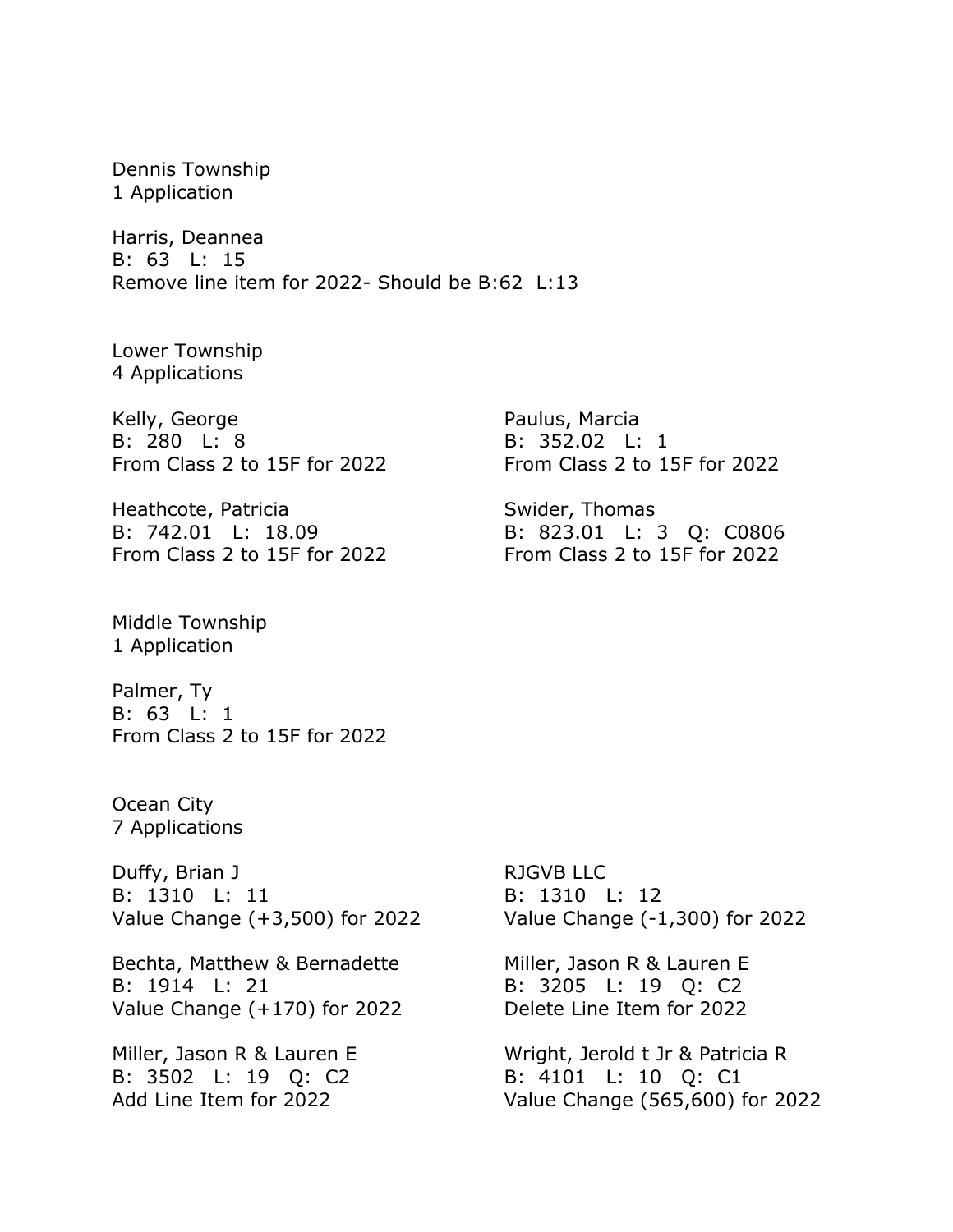Quinn, Edward & Patricia B: 4203 L: 18 Q: C2 From Class 2 to Class 1 for 2022

Sea Isle City 1 Application

SIR Development LLC B: 61.02 L: 14 Q: CB Remove Line item for 2022

Stone Harbor 4 Applications

O'Neil Shore House Revoc Tr. Carney, Timothy J B: 87.21 L: 63.01 B: 95.04 L: 227 Q: C0101 Value change (+55,300) for 2022 Add Line Item for 2022

JCC LLC **Ryan, Michael & Melissa** B: 95.04 L: 227 Q: C0102 B: 95.04 L: 227 Q: C0103 Add Line Item for 2022 Add Line Item for 2022

Wildwood City 3 Application

Lauriello, Paul **Ames**, Horatio & Michele

Ames, Horatio & Michele B: 146 L: 5.02 Q: C0114 From Class 2 to 15F for 2022

Borough of Woodbine 1 Application

Fitzgerald, William B: 7 L: 4 From Class 2 to 15F for 2022

B: 13 L: 14 B: 146 L: 5.02 Q: C0114 From Class 2 to 15F for 2021 From Class 2 to 15F for 2021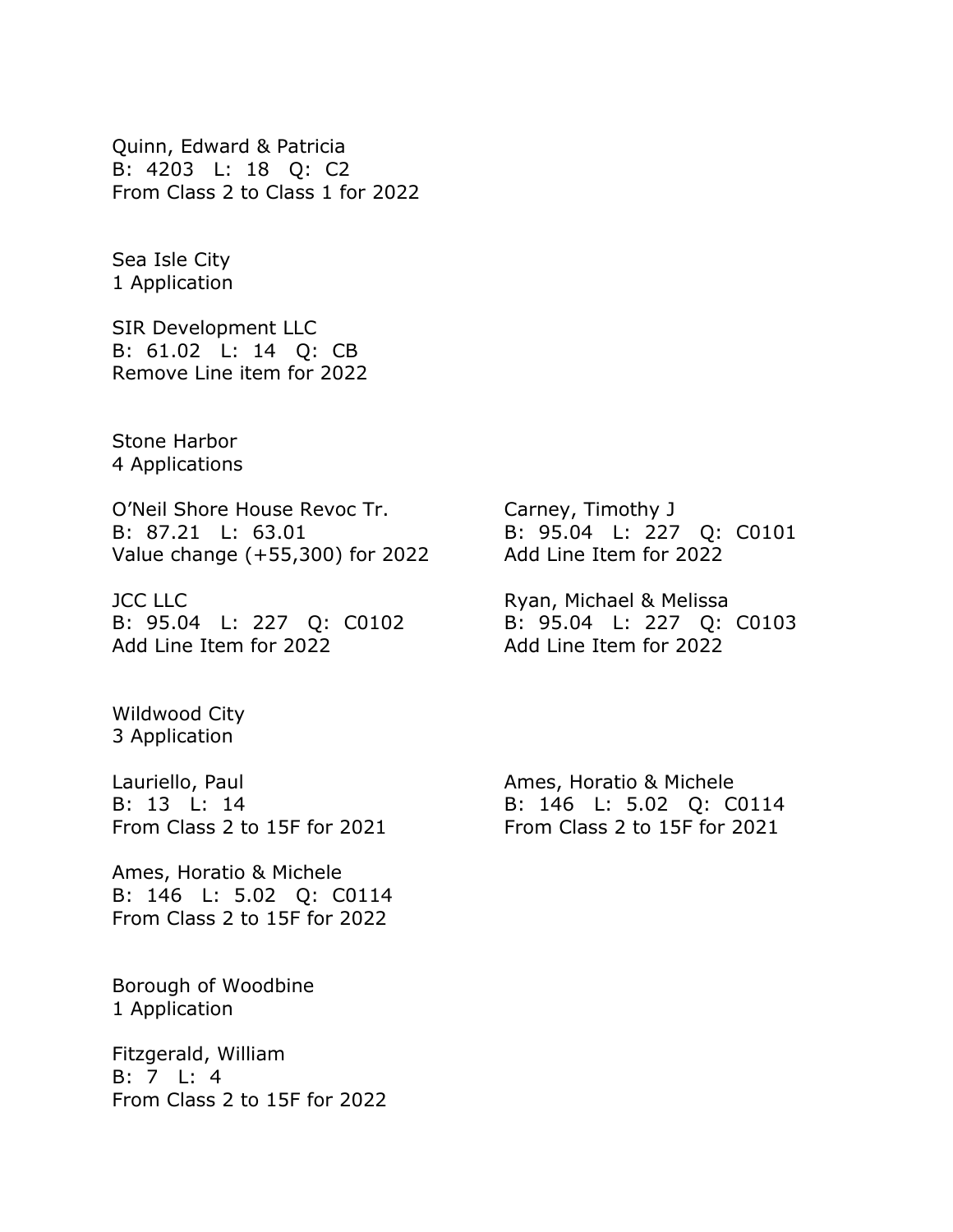Ms. Rosell presented the 2022 Preliminary Equalization Table. It was noted that the aggregate true value is well over \$63 billion. This unprecedented value is due to two reasons: the decreasing ratios and a \$6 billion year over year increase in the value of the total county ratables. There was a discussion regarding the equalization of replacement revenues (section 3, PL 1966, C. 135 as amended). In this discussion Ms. Rosell described the section as a long standing law based on when a tax was once imposed on personal property. Since this method of collecting a personal property tax is no longer imposed, the State has since set forth a prescribed methodology in order to replace that lost revenue. The Preliminary Table was approved on a motion by Elizabeth Barry, seconded by Lu Ann Wowkanech and carried.

Upon request of the board, Ms. Rosell petitioned each assessor as to the status of their municipal tax maps. A summary of each response was forwarded to each board member.

A MODIV sales report was distributed to all. The sales report shows that prices are continuing to climb, resulting in each town's ratio continuing to drop.

There being no further business, the meeting was adjourned on a motion by Elizabeth Barry, seconded by Lu Ann Wowkanech, and carried.

The next regularly scheduled meeting will be Thursday, March 10, 2022.

THE CAPE MAY COUNTY BOARD OF TAXATION

 $S/S$ John A. McCann, President

 $\mathsf{s}/\mathsf{s}$ Elizabeth Barry, Vice President

> $S/S$ James Cafiero Jr., Commissioner

 $s/s$ John Snyder, Commissioner

 $S/S$ Lu Ann Wowkanech, Commissioner